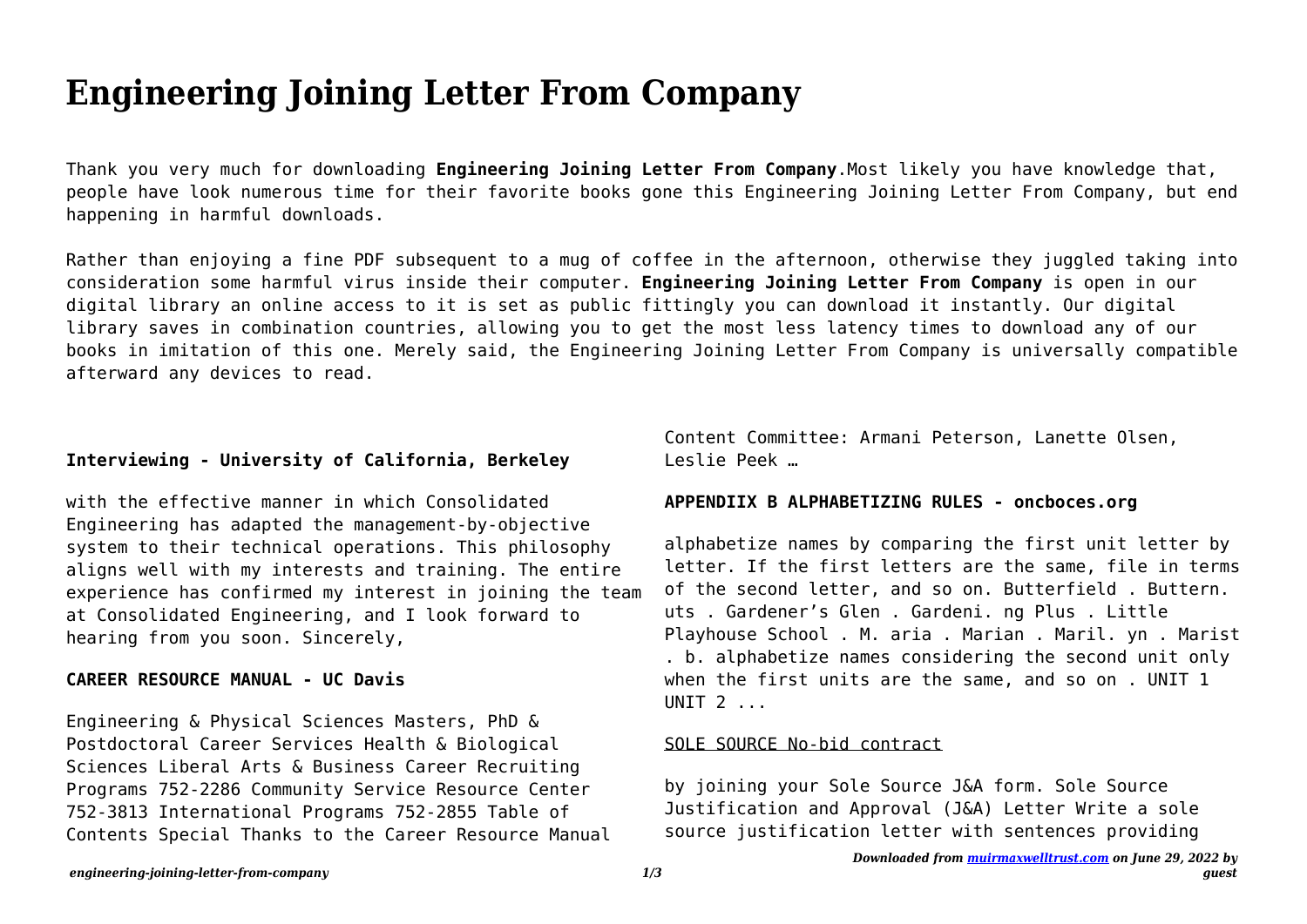only this information. 1. Use a formal letterhead and do not handwrite the sole source justification letter. 2. First, describe the products, goods, or services that are to be acquired and the

*CSA Welding Standards - Gov*

Right joining method Right materials Safe work practices. Welding Standards Welding Codes & Standards Lloyds AWS ISO ASME ASNZ JIS API DNV CSA. CSA Welding Standards • The Canadian Standards Association (CSA) has a full suite of standards related to welding. • These include standards for: • Qualifying welders & procedures • Welded fabrication & techniques • ...

## **Recruitment of Assistant Managers and Executive Trainees**

1 Assistant Manager Electrical Engineering (EE) 2 Executive Trainee Electrical Engineering (EE) b. Upper Age Limit 28 years as on 31.07.2022 (Candidates should have been born on or after 01.08.1994) c. Essential Qualification Posts Offered Executive Trainee in E3 level (Rs. 60000-180000) Selected candidates will undergo minimum one year training and will be regularized …

## **May 2022 Commencement - nwtc.edu**

Before joining Fincantieri, Ms. Allman served as the Vice President of Global Manufacturing at Navistar Corporation, where she and her manufacturing team played a pivotal role in helping to reinvent Navistar's manufacturing landscape. Ms. Allman began her career with the Ford Motor Company at the Lima Engine Plant in Ohio. She spent 26 years at Ford in numerous vehicle and

# **OUR FUTURE IS IN MOTION WHAT DRIVES US - Ford Motor Company**

24/06/2020 · 3 Letter From William Clay Ford, Jr. and Jim Hackett 4 Our Response to the COVID-19 Outbreak 6 Our Sustainability Strategy 8 Prioritizing Key Issues 10 Our Goals and Progress 13 Creating Value at Ford 14 Governance 16 Putting People First 16 Empowering Our People 22 Respecting Human Rights 27 Safety and Quality 30 Strengthening Communities and Making …

# **COOG CAREERS - University of Houston**

Engineering and Natural Science and Mathematics . TIFFANY BITTING: Graduate and Professional Programs . H OW T O M E E T W I T H A C A R E E R C O U N S E LO R . 1. Schedule an appointment through Cougar Pathway 2. Virtually chat with a career counselor. • Visit https://uh.edu/ucs/ for updated dates and times. C O M M O N SERV I C E S A V A I L A B L E • …

*AGENDA FOR 28TH MEETING OF EXPERT APPRAISAL …*

not wait for separate letter (s) from MoEF&CC although, letters shall be issued separately. For any clarification, Shri Yogendra Pal Singh, Scientist 'E' at 011-20819364 may be contacted. 10. A short duration videography of the project area is to be presented before the EAC for better understanding of the project site, if available. 11. The project proponents should submit, PPT, …

# **Engineering Working Drawings Basics - NASA**

…